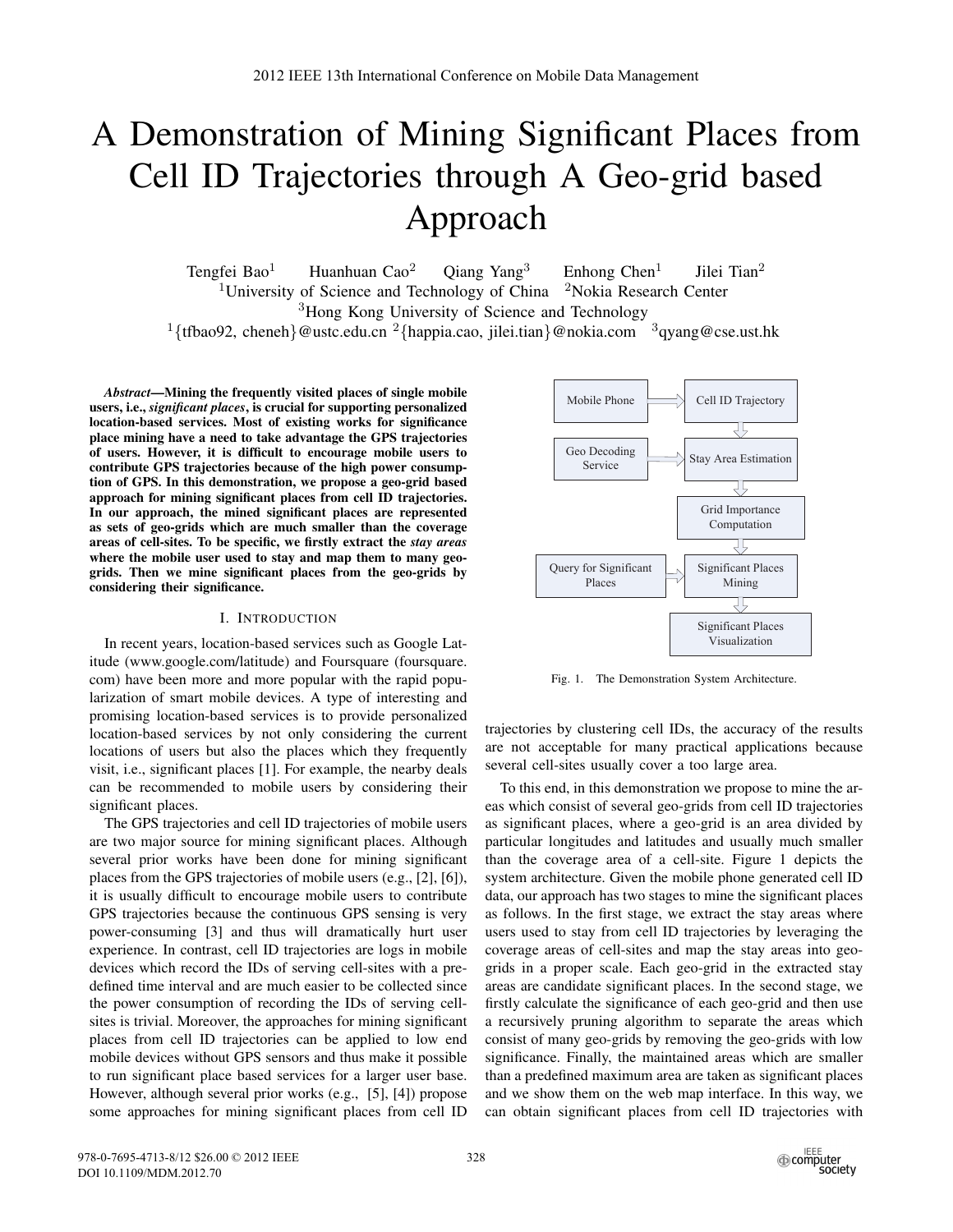lower power consumption and much higher accuracy than the state-of-the-art works.

### II. EXTRACTING STAY AREAS

Ideally, we can firstly detect the places where a given user used to stay but not only pass by as *stay points* and then mine significant places from them. However, the real stay points in the form of geographical coordinates cannot be directly inferred from cell ID trajectories because we can only roughly estimate the areas which the user used to visit through the coverage areas of recorded cell-sites, which can be estimated from the locations and serving radiuses of cell-sites provided by some public Web Services such as Google Geocoding API (http://code.google.com/apis/maps/ documentation/geocoding/). To this end, we firstly try to find the stay areas where the user used to stay and then mine significant places from the discovered stay areas. Obviously, stay areas are estimations of stay points. The smaller the stay areas, the more precise they are for estimating real stay points. In this section, we present the details of our approach for discovering the stay areas of mobile users from their cell ID trajectories.

#### *A. Stay Session Discovery*

To extract stay areas, we firstly find the segments of cell IDs whose coverage areas may contain a stay point from the cell ID trajectory of a mobile user, which are referred as *stay sessions* for simplicity, and then take the overlapped coverage area of all cell-sites in a stay session as a stay area. The method of discovering stay sessions is motivated from the observation as follows.

Observation: if we take no account of the errors for the estimated coverage areas of cell-sites, we will have the following observation: suppose a user has stayed in a location for a while, the corresponding cell ID trajectory may consist of a) several duplicate occurrences of the same cell ID, or b) several different cell IDs whose coverage areas are mutually overlapped with each other. The first case is easy to understand. The second case usually occurs when the user is staying in the overlapped area of the coverage areas of several adjacent cell-sites. In such an area, the serving cellsite of the mobile user may be any of the group of adjacent cell-sites according to their signal quality. Consequently, the recorded cell IDs of serving cell-sites may change even though the user is not moving. Figure 2 shows an example of the second case that a group of cell IDs whose coverage areas mutually are overlapped implies a stay point. In the example the sampling rate of cell-sites in service is one minute. From this figure, we can see that when the user stays in the point  $P_1$ for several minutes, the coverage areas of the corresponding cell IDs  $\{c_1, c_2, c_3\}$  are mutually overlapped. When the user moves from point  $P_1$  to point  $P_2$ , the coverage areas of the sampled cell IDs are not overlapped with all cell IDs in  ${c_1, c_2, c_3}$ . When the user arrives in point  $P_2$  and stay for a while, the coverage areas of the recorded cell IDs  $\{c_7, c_8, c_9\}$ 

# Algorithm 1 Stay Session Detection

**Input 1:** a cell ID trajectory  $C = c_1c_2...c_n$ ; **Input 2:** a minimum staying time  $T_{min}$ ; **Output:** a set of stay sessions  $S$ ;

| 1: $S \leftarrow \emptyset$ :                                              |
|----------------------------------------------------------------------------|
| 2: $s \leftarrow \{c_1\};$                                                 |
| 3: for $i = 1; i < n; i + +$ do                                            |
| if $c_i \neq c_{i+1}$ then<br>4:                                           |
| $Movment \leftarrow false;$<br>5:                                          |
| for each $c \in s$ do<br>6:                                                |
| <b>if</b> $Distance(c, c_{i+1}) \ge c$ . Radius + $c_{i+1}$ . Radius<br>7: |
| then                                                                       |
| $Movment \leftarrow true$ :<br>8:                                          |
| <b>if</b> $TimeRange(s) > T_{min}$ then<br>9:                              |
| $S \leftarrow S \cup s$ :<br>10:                                           |
| $s \leftarrow \{c_{i+1}\};$<br>11:                                         |
| if $Movment = false$ then<br>12:                                           |
| $s \leftarrow s + c_{i+1}$ ;//append $c_{i+1}$ to the tail of s<br>13:     |
| 14: return $S$ ;                                                           |

are mutually overlapped again, which clearly implies the user is in a stay point.



Fig. 2. An example of cell ID trajectory which implies that the user moves from a stay point to another stay point. Each circle denotes the coverage area of a corresponding cell-site.

Based on the above observation, we can easily detect the segments of cell IDs whose coverage areas may contain a stay point from the cell ID trajectories of mobile users, which are referred as *stay sessions* for simplicity. The notion of stay sessions are formally defined as follows.

*Definition 1 (Closed Cell ID Segment):* Given a cell ID trajectory  $C = c_1 c_2 ... c_n$ , where  $c_i (1 \leq i \leq n)$  denotes a cell ID, for a segment of C denoted as  $s = c_i c_{i+1}...c_{i+k}$  (1  $\leq$  $j \leq n - k$ , s is called a closed cell ID segment of C iff  $\forall_{j \leq a, b \leq (j+k)} c_a \cdot A \cap c_b \cdot A \neq \emptyset$ , where c.A denotes the coverage area of the cell-site with ID c.

*Definition 2 (Stay Session):* Given a predefined threshold of minimum time range  $T_{min}$ , for a closed cell segment  $s = c_i c_{i+1}...c_{i+n}$ , s is called a stay session iif (a)  $(c_{i+n}.times tamp - c_{i+1}.times tamp) \geq T_{min}$  and (b)  $\exists_{s'} (s \subset s') \land (s' \text{ is a closed segment of } C).$ 

According to notions we can detect stay sessions by scanning the cell ID trajectory and iteratively discover the closed cell-ID sequences and check whether they are stay sessions. Algorithm 1 illustrates the method of stay session extraction.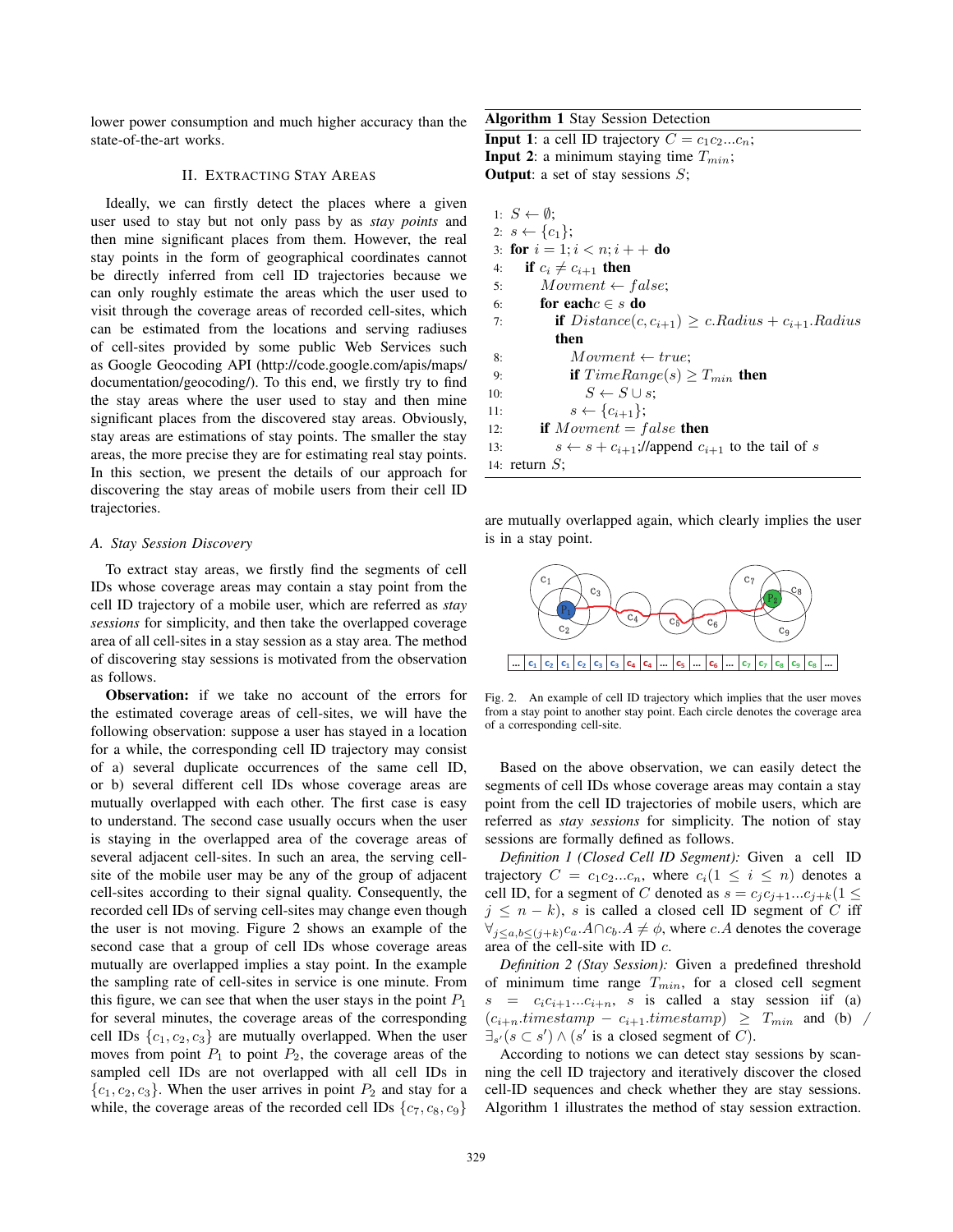Herein the variable *Movement* is used to record the recognition of a closed cell ID sequence and c.Radius indicates the coverage radius of the cell-site c. The parameter of  $T_{min}$  is set to 30 minutes in our experiments. Moreover, the distance between the cell-site with ID  $c_i$  and another one with ID  $c_i$ is calculated as follows.

$$
Distance(c_i, c_j) = R \times \arcsin
$$

$$
\sqrt{\sin^2\left(\frac{\Delta_{Lat}}{2}\right) + \cos\left(c_A.Lat\right)\cos\left(c_B.Lat\right)\sin^2\left(\frac{\Delta_{Long}}{2}\right)},
$$

where *c.Lat* and *c.Long* indicates the latitude and longitude of the cell-site c respectively, R denotes the radius of equator<sup>1</sup>,  $\Delta_{Lat}$  =  $|c_A.Lat - c_B.Lat|$  and  $\Delta_{Long}$  =  $|c_A.Long$  $c_B.Long$ .

# *B. Estimating Stay Areas by Geo-grids*

Given a stay session  $s = c_i c_{i+1} \dots c_{i+n}$ , we can estimate the stay area of the user by  $A_s = \bigcap_{c \in s} c.A$ , where c.A indicates the coverage area of the cell-site c. A stay area  $A_s$  indicates that the user's movement is limited in the area during the according time range, which implies it may contain a stay point of the user. The longer the time range and the smaller the stay area, the more likely the user is in a stay status and the stay point is covered by  $A_s$ .

Since the coverage areas of cell-sites are usually represented by areas of circles, stay areas are essentially irregular areas bounded by curves. However, it is inefficient to represent a stay area by a group of boundaries in the form of sphere curves. Moreover, too accurate estimations of stay areas are meaningless because the information of the coverage areas for cell-sites usually contain errors. Therefore, we use a simple and efficient geo-grid based method to estimate the stay area. The basic idea of the approach is as follows. Firstly, we partition the surface of the earth into many geo-grids by latitude and longitude. Then we can use a group of geo-grids to represent the coverage area of a cell-site  $c$  by enumerating the geo-grids whose centers are covered by  $c.A$ . Finally, we can quickly calculate the overlapped area among the coverage areas of several cell-sites by enumerating the joining geogrids among their covered geo-grids as shown in Figure 3. Obviously, the smaller scale we use to partition the earth, the more accurate the estimation can be. But as mentioned above, we do not need too accurate estimations because of the inherent errors of the cell-site information. In practice, we partition the surface of the earth in the scale of 0.001 latitude  $\times$  0.001 longitude.

### III. MINING SIGNIFICANT PLACE FROM STAY AREAS

With the stay areas of a user, we can mine his (or her) significant places. Intuitively, we can count the visiting frequency of each geo-grid in the stay areas and take the top frequently visited geo-grids as significant places. To be specific, we can count a geo-grid to be visited once when it appears in one stay



Fig. 3. An example of estimating stay areas by geo-grids. The red area estimates the overlapped area of two cell-sites' coverage areas.

#### Algorithm 2 Significant Places Extraction

**Input 1:** a set of areas  $\Lambda = \{A\}$ ; **Input 2:** a maximum area threshold  $A_{max}$ ; **Output:** a set of significant places  $P$ ; 1:  $P \leftarrow \emptyset$ ; 2: for each  $A \in \Lambda$  do 3: if  $Area(A) > A_{max}$  then<br>4: call  $Separate(\Lambda, A_{max})$ call  $Separate(\Lambda, A_{max}, P);$ 

5: else 6:  $P \leftarrow P \cup A$ ;

7: return  $P$ ;

**Method** Separate( $\Lambda'$ ,  $A'_{max}$ , P) 1: for each  $A' \in \Lambda'$  do 2: if  $Area(A') > A_{max}$  then 3:  $g_{min} \leftarrow \text{argmin}_g(Signicance(g))$ , where  $g \in A'$ ; 4: for each  $g \in A'$  do 5: **if**  $Signicance(g) \leq Signicance(g_{min})$  then 6:  $A' \leftarrow A' - g;$ 7: **if** A' is split to several areas  $\Lambda^* = \{A^*\}\$  then 8: call  $Separate(\Lambda^*, A_{max}, P)$ ; 9: else 10: go to 3;

11: else

12:  $P \leftarrow P \cup A';$ 13: return;

area. However, this naive approach does not take into account the different accuracy of estimating stay points for each stay area. Usually, the larger the stay area, the less accurate the estimation of a real stay point. Motivated by this observation, we should take into account the geo-grids occurring in small stay areas more than those occurring in big ones. Moreover, we observe that the longer the time range of a stay session, the more likely it contains a real stay point, which implies that we should pay more attention to the geo-grids occurring in stay areas extracted from long stay sessions. Along this line, for each geo-grid  $g$  occurring the extracted stay areas, the significance is calculated as follows.

<sup>&</sup>lt;sup>1</sup>For simplicity, we assume the Earth is a perfect sphere.